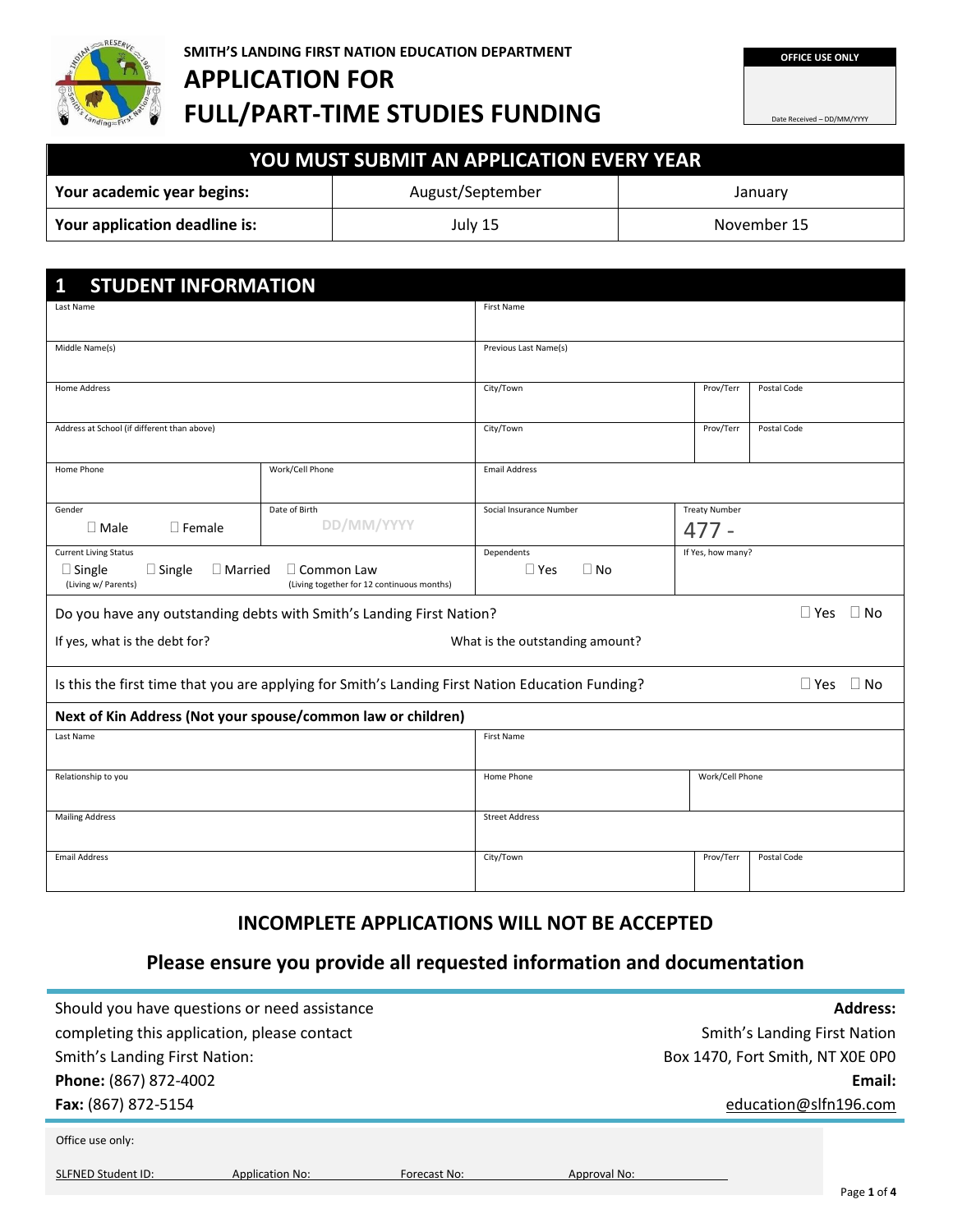# **2 TYPE OF ASSISTANCE**

**Check off what you are applying for:** 

 $\Box$  Basic Living Allowance  $\Box$  Incentive Top-up  $\Box$  Travel  $\Box$  Tuition and Fees  $\Box$  Books

| $\mathbf{3}$<br><b>SPOUSE AND DEPENDANT INFORMATION</b>                                                                             |                                              |                                                                          |                         |  |  |
|-------------------------------------------------------------------------------------------------------------------------------------|----------------------------------------------|--------------------------------------------------------------------------|-------------------------|--|--|
| Provide the following information for your spouse/children (Please include copies of Health Care Cards for the people listed below) |                                              |                                                                          |                         |  |  |
| Does your spouse live with you?                                                                                                     | $\Box$ Yes<br>$\Box$ No                      | If yes, is your spouse employed?                                         | l l Yes<br>    No       |  |  |
| Name                                                                                                                                |                                              | <b>Health Care Number</b>                                                | Social Insurance Number |  |  |
| Date of Birth<br>DD/MM/YYYY                                                                                                         | Gender<br>$\square$ Male<br>$\Box$ Female    | Relationship to you<br>$\Box$ Spouse<br>$\square$ Son<br>$\Box$ Daughter | $\Box$ Other            |  |  |
| Living with me during school?                                                                                                       | $\Box$ Yes<br>$\Box$ No                      | If yes, how many days each month?                                        |                         |  |  |
| Name                                                                                                                                |                                              | <b>Health Care Number</b>                                                | Social Insurance Number |  |  |
| Date of Birth<br>DD/MM/YYYY                                                                                                         | Gender<br>$\Box$ Female<br>$\square$ Male    | Relationship to you<br>$\square$ Son<br>$\Box$ Daughter<br>$\Box$ Spouse | $\Box$ Other            |  |  |
| Living with me during school?<br>$\Box$ Yes<br>$\Box$ No                                                                            |                                              | If yes, how many days each month?                                        |                         |  |  |
| Name                                                                                                                                |                                              | <b>Health Care Number</b>                                                | Social Insurance Number |  |  |
| Date of Birth<br>DD/MM/YYYY                                                                                                         | Gender<br>$\square$ Male<br>$\Box$ Female    | Relationship to you<br>$\square$ Son<br>$\Box$ Daughter<br>$\Box$ Spouse | $\Box$ Other            |  |  |
| Living with me during school?<br>$\Box$ Yes<br>$\Box$ No                                                                            |                                              | If yes, how many days each month?                                        |                         |  |  |
| Name                                                                                                                                |                                              | <b>Health Care Number</b>                                                | Social Insurance Number |  |  |
| Date of Birth<br>DD/MM/YYYY                                                                                                         | Gender<br>$\square$ Male<br>$\square$ Female | Relationship to you<br>$\square$ Son<br>$\Box$ Daughter<br>$\Box$ Spouse | $\Box$ Other            |  |  |
| Living with me during school?                                                                                                       | $\Box$ Yes<br>$\Box$ No                      | If yes, how many days each month?                                        |                         |  |  |

# **4 PREVIOUS INSTITUTIONS AND PROGRAMS**

**List the programs and institutions that you have previously been enrolled in (beginning with the most recent)**

| Institution       |            | Program      | Location                                             |
|-------------------|------------|--------------|------------------------------------------------------|
|                   |            |              |                                                      |
|                   |            |              |                                                      |
| <b>Start Date</b> | End Date   | Sponsored By | Successfully Obtained                                |
| DD/MM/YYYY        | DD/MM/YYYY |              | $\Box$ License $\Box$ Certificate $\Box$ Diploma     |
|                   |            |              | $\Box$ Undergraduate $\Box$ Masters $\Box$ Doctorate |
| Institution       |            | Program      | Location                                             |
|                   |            |              |                                                      |
|                   |            |              |                                                      |
| <b>Start Date</b> | End Date   | Sponsored By | Successfully Obtained                                |
| DD/MM/YYYY        | DD/MM/YYYY |              | $\Box$ License $\Box$ Certificate $\Box$ Diploma     |
|                   |            |              | $\Box$ Undergraduate $\Box$ Masters $\Box$ Doctorate |
| Institution       |            | Program      | Location                                             |
|                   |            |              |                                                      |
|                   |            |              |                                                      |
| <b>Start Date</b> | End Date   | Sponsored By | Successfully Obtained                                |
| DD/MM/YYYY        | DD/MM/YYYY |              | $\Box$ License $\Box$ Certificate $\Box$ Diploma     |
|                   |            |              | $\Box$ Undergraduate $\Box$ Masters $\Box$ Doctorate |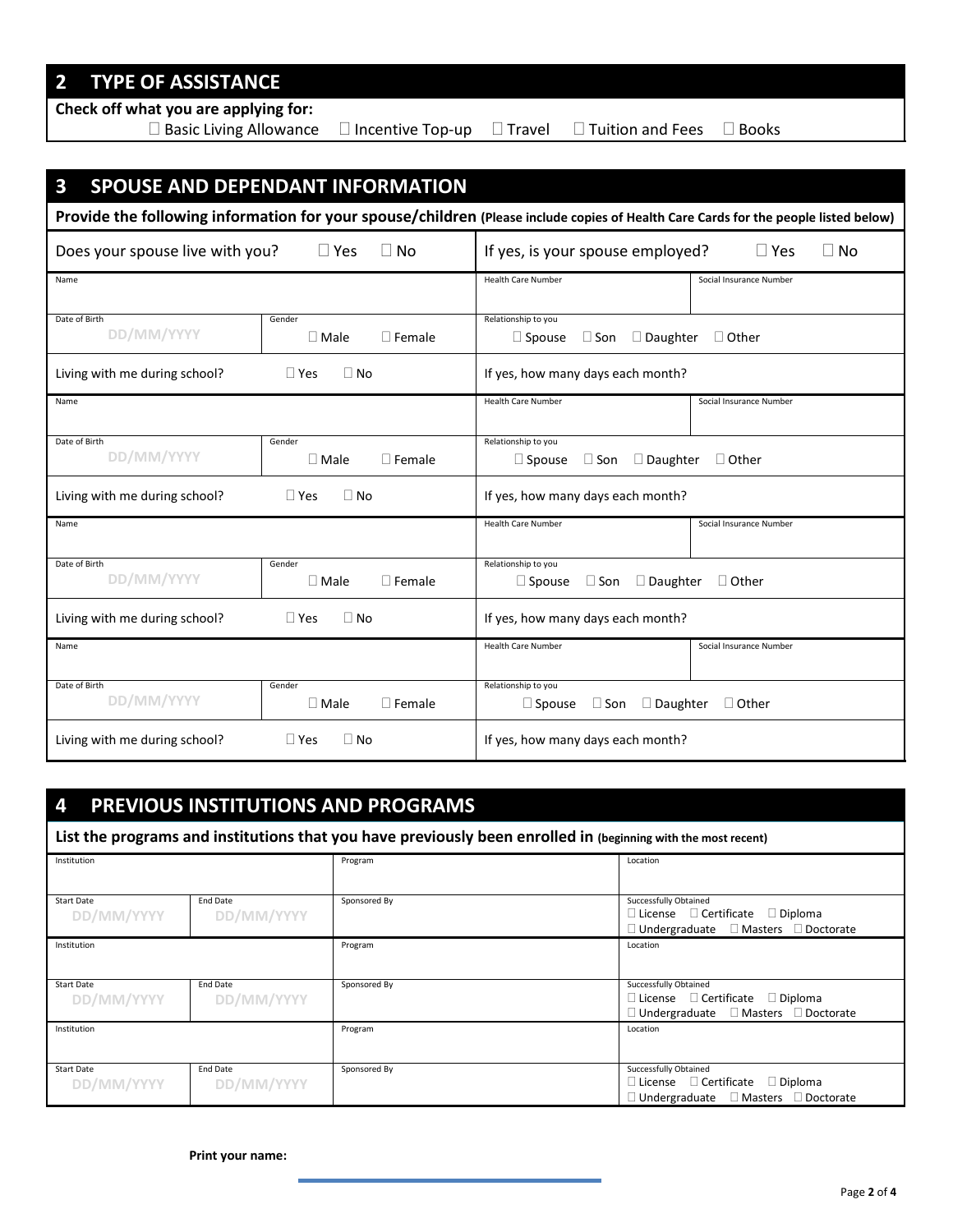# **5 CURRENT INSTITUTIONS AND PROGRAMS**

| List the programs and institutions that you are applying to or have been accepted into (If you have already been<br>accepted please include a copy of your acceptance letter with this application |                               |                  |                                                                                                                         |  |
|----------------------------------------------------------------------------------------------------------------------------------------------------------------------------------------------------|-------------------------------|------------------|-------------------------------------------------------------------------------------------------------------------------|--|
| Institution                                                                                                                                                                                        |                               | Program          | Location                                                                                                                |  |
| <b>Start Date</b><br>DD/MM/YYYY                                                                                                                                                                    | End Date<br>DD/MM/YYYY        | Program Duration | Will Obtain<br>$\Box$ License $\Box$ Certificate $\Box$ Diploma<br>$\Box$ Undergraduate $\Box$ Masters $\Box$ Doctorate |  |
| Institution                                                                                                                                                                                        |                               | Program          | Location                                                                                                                |  |
| <b>Start Date</b><br>DD/MM/YYYY                                                                                                                                                                    | <b>Fnd Date</b><br>DD/MM/YYYY | Program Duration | Will Obtain<br>$\Box$ License $\Box$ Certificate $\Box$ Diploma<br>$\Box$ Undergraduate $\Box$ Masters $\Box$ Doctorate |  |

#### **6 OTHER FUNDING**

| To be eligible for funding, you MUST also apply to at least ONE (1) of the following agencies:<br>Please provide a copy of your letter of approval/denial.                        |  |  |  |  |  |
|-----------------------------------------------------------------------------------------------------------------------------------------------------------------------------------|--|--|--|--|--|
| $\Box$ NWT Student Financial Assistance<br>Have you been approved? $\Box$ Yes $\Box$ No $\Box$ Awaiting response                                                                  |  |  |  |  |  |
| $\Box$ Freehorse Family Wellness Society<br>Have you been approved? $\Box$ Yes $\Box$ No $\Box$ Awaiting response                                                                 |  |  |  |  |  |
| $\Box$ Aboriginal Skills and Employment Training Strategy (Akaitcho Territory Government – ASETS Holder)<br>Have you been approved? $\Box$ Yes $\Box$ No $\Box$ Awaiting response |  |  |  |  |  |
| $\Box$ Other:<br>Have you been approved? $\Box$ Yes $\Box$ No $\Box$ Awaiting response                                                                                            |  |  |  |  |  |

# **7 EMPLOYMENT INSURANCE ELIGIBILITY**

**Are you currently in receipt of Employment Insurance benefits?**  $\Box$  Yes  $\Box$  No

**Have you received Employment Insurance benefits in the past 5 years?**  $\Box$  Yes  $\Box$  No

**How many weeks have you worked in the last 52 weeks?** 

### **8 PROGRAM INTEREST**

**Please write a short paragraph about why you want to participate in the selected program/course and how you feel it will assist in your overall career plan. Attach another sheet, if necessary.**